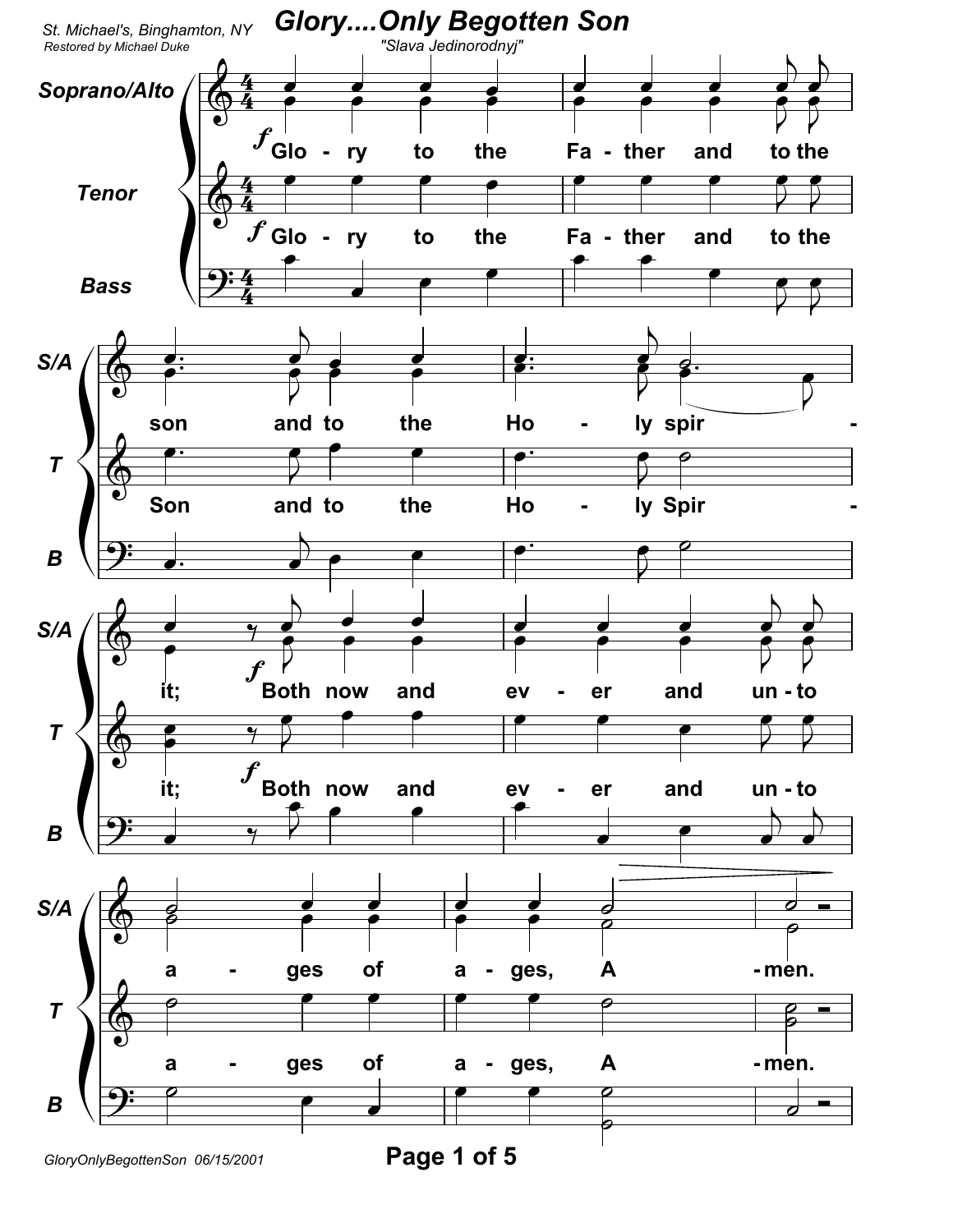St. Michael's, Binghamton, NY



Page 2 of 5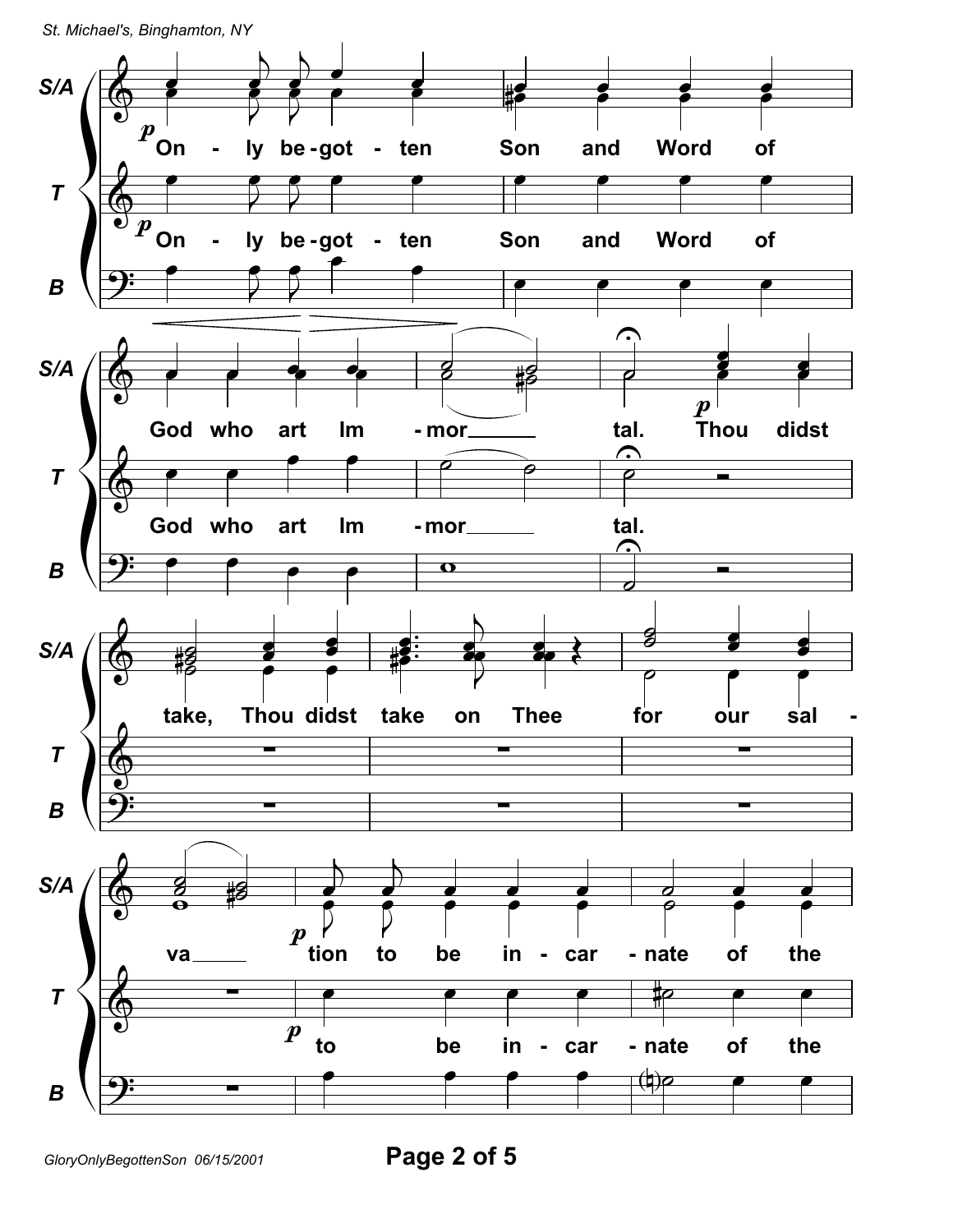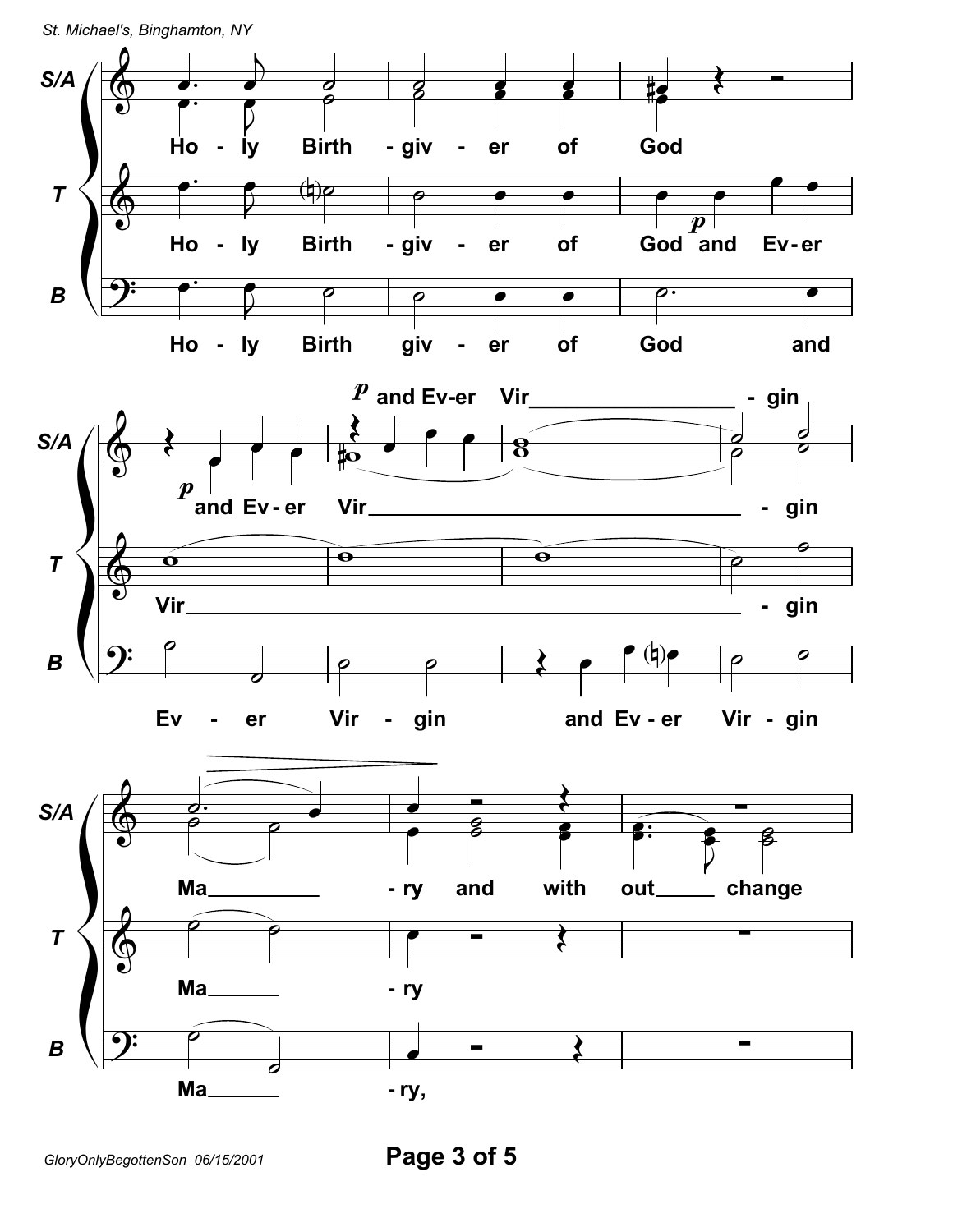